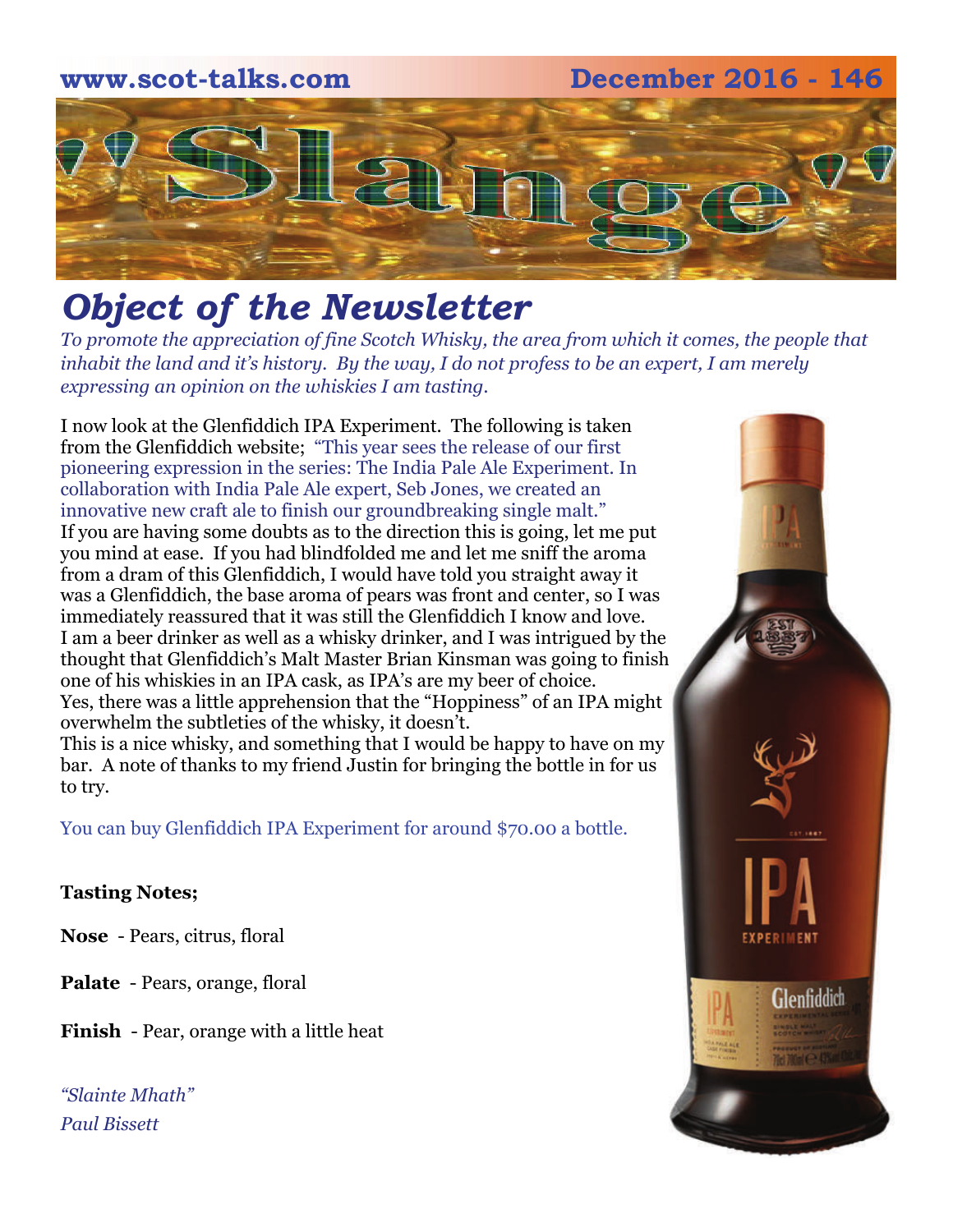

#### **The Glenfiddich, Dufftown, Scotland**

The Glenfiddich opened its doors in 1969 and is one of the few distilleries to offer tours year-round. Warehouses—dirt floors, stone walls, low ceilings store the whisky as it matures, and the entire bottling process is on display. (The first drop from the Glenfiddich stills came on Christmas Day in 1887, which makes this year its 125th.) Three tours illustrate the stages of whisky production. The one-hour Classic includes a tutored tasting of 12-, 15- and 18-year-old whiskies. The Explorers is an in-depth 90 minutes that includes a visit to the Solera Warehouse and a tasting of several whiskies. The Pioneers is a half-day detailed tour, with a whisky master class that showcases spirits aged for 30 years. Can't get enough? Its sister distillery, The Balvenie, is located directly across the way.*44-1350/820- 373; [glenfiddich.us](http://www.glenfiddich.us/lda/?h=glenfiddich.us&u=).*

#### **The Macallan Distillery, Craigellachie, Scotland**

The Macallan Distillery is located on its own 370-acre estate bordering the River Spey. The original farm is where The Macallan gets some of its barley, a special strain called Minstrel; the rest is grown throughout Scotland specifically for the brand. Choose from either a full tour (80 minutes) or an extended tour (135 minutes), which culminates with a taste of four different Macallan single malts. Visit the Still House 2, where the entire distillation process is on display, and Warehouse 7, where an exhibit called "Mastery of Wood" spotlights the oak casks that the Macallan uses—most of which have previously held sherry and help give the whisky its signature flavor. There is also a private salmon fishing boat and hut available during the fishing season. *Easter Elchies; 44-1340/872-280; [themacallan.com](http://www.themacallan.com/home.aspx).*

#### **George Washington Distillery, Alexandria, Virginia**

You can get a taste of history at Mount Vernon, where George Washington's distillery was reconstructed several years ago and is now the gateway to the American Whiskey Trail. The context of the context of the context of  $\alpha$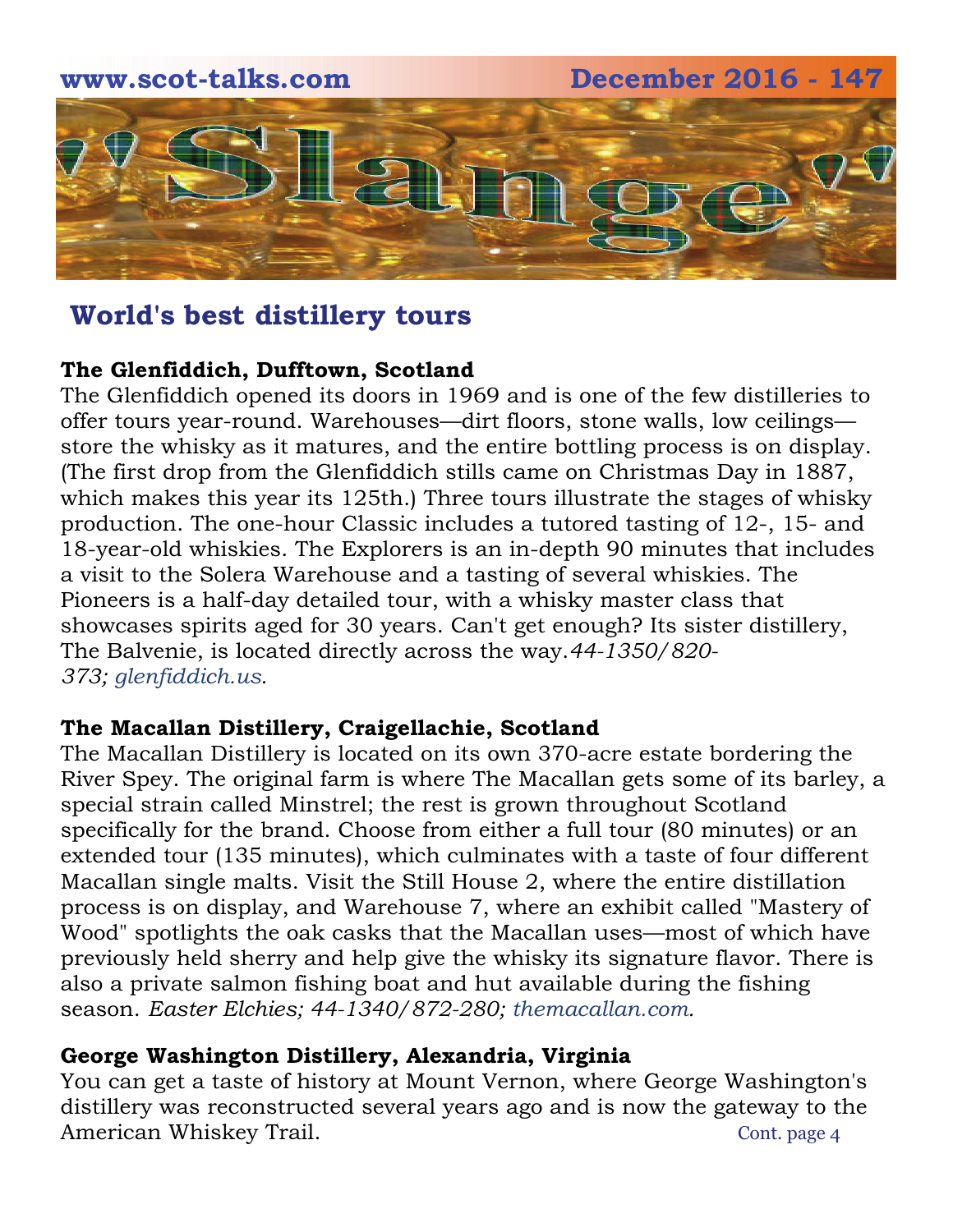# **www.scot-talks.com December 2016 - 147**

Below is a simple guide to help you choose your single malt Whisky, and the flavor notes you should expect from it. Being Scottish I recommend you find a likely candidate and try it in a bar before buying the whole bottle. This Issue; Glenfiddich IPA. For more information go to http://www.glenfiddich.com/us



Floral, Herbal, fresh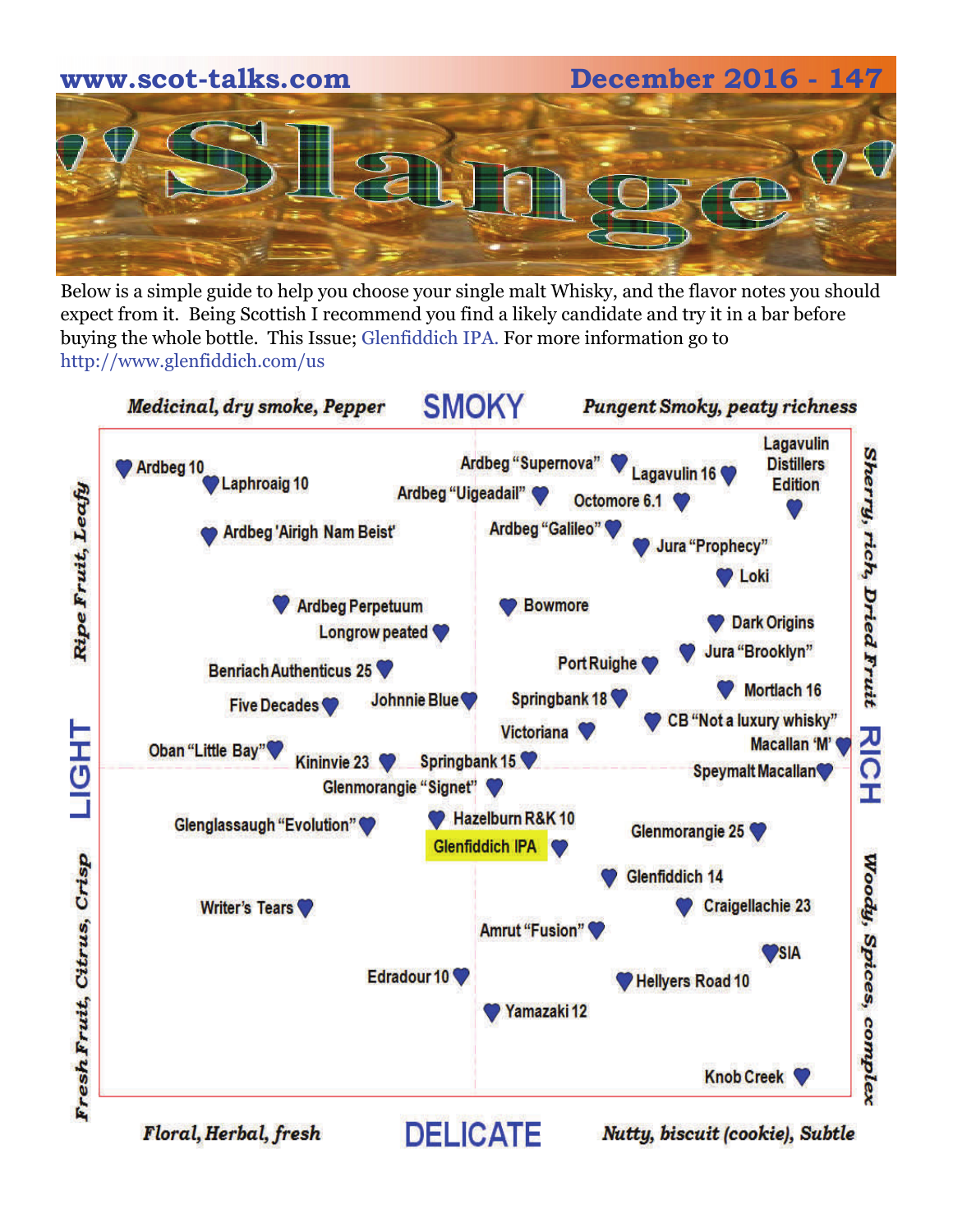

(It's also used a few times a year to make a rye whiskey, which is for sale on site.) Back in the 18th century, Washington was the country's largest commercial distiller. Today, costumed tour guides take visitors through the whiskey-making process, which is done adjacent to a water-powered gristmill. It's an interesting peek into Washington's spirit and the type of resourcefulness that he was famous for. Continue the journey by traveling to the Mount Vernon Estate, located three miles away.*5514 Mount Vernon Memorial Hwy.; 703-780-2000;[mountvernon.org.](http://www.mountvernon.org/)*

#### **Heaven Hill Bourbon Distillery, Bardstown, Kentucky**

Heaven Hill's Bourbon Heritage Center offers tours, tastings and plenty of historical insight into the Kentucky whiskey industry. Choose from a variety of tours that range from 30 minutes to three hours; each includes a pass through one of Heaven Hill's 49 rickhouses (barrel warehouses) and a tasting of two bourbons. In the fall of 2013 will be the debut of the Evan Williams Bourbon Experience: An artisanal pot distillery is the centerpiece, and a host of bourbon-oriented activities that celebrate the likes of Evan Williams Single Barrel Vintage and Parker's Heritage Collection small-batch bourbon rounds things out. *1311 Gilkey Run Rd.; 502-337- 1000; [bourbonheritagecenter.com.](http://www.bourbonheritagecenter.com/)*

#### **Jameson Irish Whiskey, Midleton, Ireland**

Jameson—the largest Irish whiskey brand—turned John Jameson's original distillery in Dublin into a visitor's center. To see the modern-day distillery you need to travel to Midleton, in the south of the country in County Cork, where all the brand's whiskies are made, including Powers and the potstilled Redbreast. An hour-long tour takes guests through the entire process and ends with a signature Jameson drink. Volunteers can up the ante and participate in a whiskey tasting. The payoff? An Irish whiskey certificate. *Old Distillery Walk; 353 (21)/461-3594;[jamesonwhiskey.com.](http://www.jamesonwhiskey.com/age_verification.aspx) Cont. Page 5*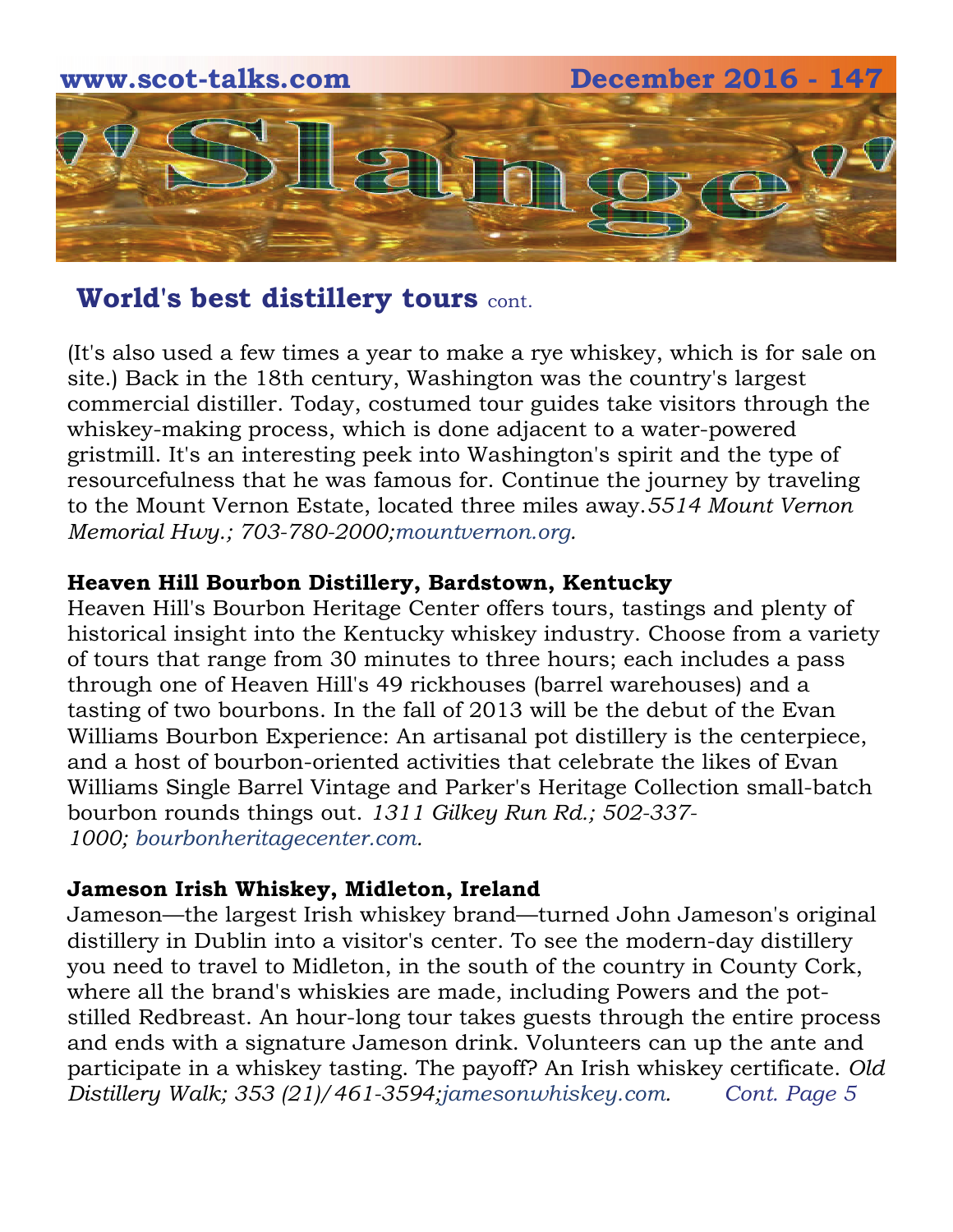

#### **Jim Beam American Stillhouse, Clermont, Kentucky**

This American institution will offer tours of its distillery for the first time this fall at the new Jim Beam American Stillhouse. Currently, guests can visit a replica of an old tobacco barn on top of Beam Hill, which houses a tasting room and a variety of bourbon-geared wares. The new visitor experience will shed even more light on the spirit's place in history, thanks to historical documents and images highlighting its heritage. A walking tour will lead to the historic T. Jeremiah Beam Master Distiller's Home, which is listed in the National Register of Historic Places and houses a number of rare family treasures and photographs. The distillery features more than 27 rackhouses, which hold upwards of 600,000 bourbon barrels, and one of the best vantage points is Jim Beam's original barrel rackhouse (Warehouse D), a nine-story storage facility that has the aging whiskey barrels on display. *149 Happy Hollow Rd.; 502-543-9877; [jimbeam.com](http://www.jimbeam.com/).*

#### **Maker's Mark Distillery, Loretto, Kentucky**

Maker's Mark has welcomed guests since 1952. Located on 650 acres in the heart of Kentucky (the distillery sits on 20 acres; the remaining land is a nature preserve), the brand gets 100,000 visitors a year and offers a comprehensive look at the making of its two bourbons: original Maker's Mark and the longer-aged Maker's 46 (the brand's first new offering in more than 50 years). "They get to see every inch of what we do," says Rob Samuels, COO of Maker's Mark and an eighth-generation distiller. Three tasting rooms in a functioning warehouse welcome guests, and tours cap off with a tasting and the opportunity to hand-dip a bottle in the bourbon's signature red wax. *3350 Burk Spring Rd.; 270-865-2099;[makersmark.com.](http://www.makersmark.com/age-verification)* 

#### **New York Distilling Company, Brooklyn**

Leave it to Brooklyn to house a fully functioning gin distillery attached to a neighborhood bar. gins: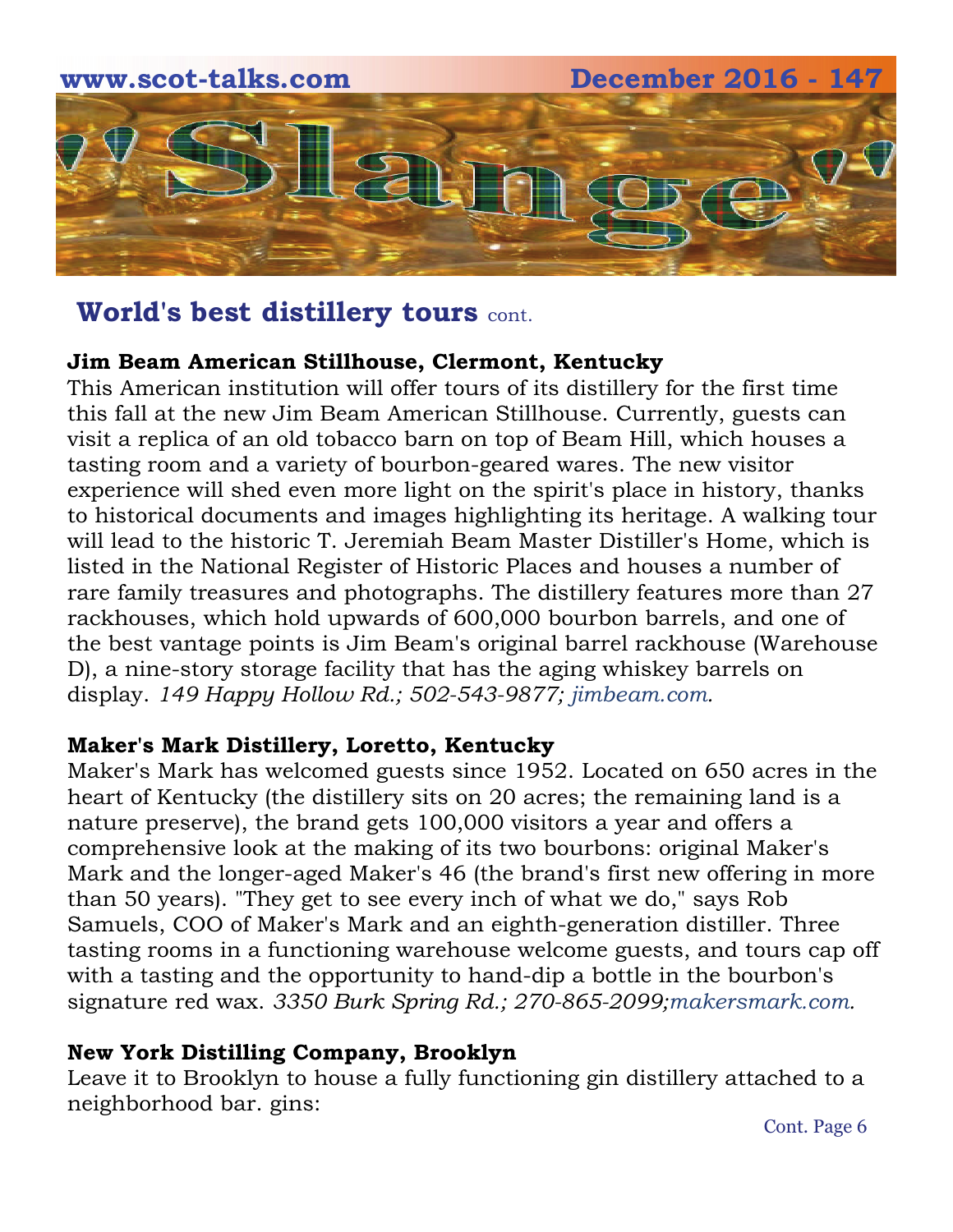

the 114-proof Perry's Tot Navy Strength (named for Matthew Calbraith Perry, who was commandant of the Brooklyn Navy Yard in the mid-1800s), and Dorothy Parker American, a lighter offering featuring botanicals like juniper, cinnamon and hibiscus. "There is a current gin craze among professionals and cocktail enthusiasts," says Katz, who also makes a rye whiskey. "It is enticing to be able to add something new to the category." Everything in the operation is done by hand, and the Shanty—the distillery's in-house bar—shows off the end product in a variety of delicious cocktails. *79 Richardson St.; 718-412-0874; [nydistilling.com.](http://nydistilling.com/)*

#### **Old Bushmills Distillery, County Antrim, Ireland**

Nestled in Northern Ireland, Bushmills and its Old Bushmills Distillery where the label's five whiskies, including its "distillery reserve" 12-year-old single malt, are produced—is the oldest whiskey facility in the country. The whiskey is triple distilled (which is standard in Ireland) before it matures in former bourbon barrels and those that have previously held Spanish sherry, port and rum. The hour-long tour walks visitors through each stage of the process, instructing them on everything from history and tasting notes to how best to enjoy the spirits, like the ten-year-old malt with its hints of vanilla and honey, or the gently spicy 21-year-old with its essence of orange peel and oak. *2 Distillery Rd.; 44-(0)28/207-33218; [bushmills.com.](http://www.bushmills.com/)* 

#### **Santa Teresa Rum, Estado Aragua, Venezuela**

Santa Teresa, Venezuela's oldest rum producer, has been in the business for more than 200 years. The distillery is located in the Aragua Valley (about 50 miles from Caracas) and is surrounded by 900 acres of sugarcane—the base of rum. (The operation is headquartered at the Hacienda, which was founded in 1796 and is the site of Simón Bolívar's ratification of the abolition of slavery in 1818.)